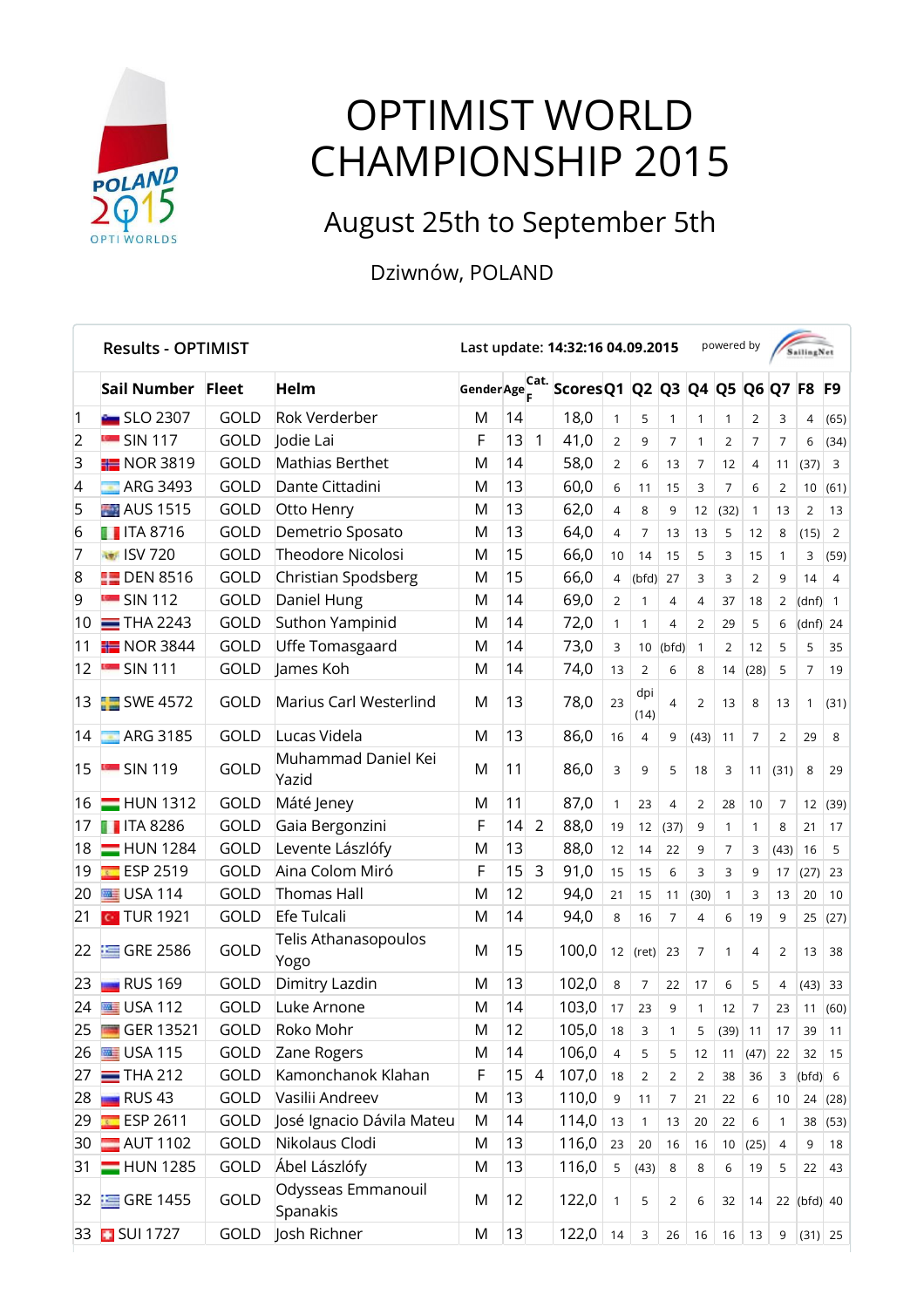|    | Sail Number Fleet       |               | Helm                          |   |    |       | Gender Age Cat. Scores Q1 Q2 Q3 Q4 Q5 Q6 Q7 F8 |            |                |                |                |       |                |                |             | F9             |
|----|-------------------------|---------------|-------------------------------|---|----|-------|------------------------------------------------|------------|----------------|----------------|----------------|-------|----------------|----------------|-------------|----------------|
| 34 | ESP 2535                | <b>GOLD</b>   | Melsión Rosselló Sastre       | M | 14 |       | 124,0                                          | 8          | $\overline{7}$ | $\overline{2}$ | 9              | 4     | 17             | 44             | 33          | (66)           |
| 35 | <b>HE GBR 6350</b>      | GOLD          | Julia Mellers                 | F | 14 | 5     | 125,0                                          | (41)       | 34             | 6              | 38             | 5     | $\mathbf{1}$   | 6              | 23          | 12             |
| 36 | $NOR$ 3875              | GOLD          | <b>Tobias Birkeland</b>       | M | 13 |       | 126,0                                          | 10         | 3              | 5              | 19             | 20    | 21             | 3              | (45)        | 45             |
| 37 | $NED$ 3201              | GOLD          | Laila Van Der Meer            | F | 15 | 6     | 126,0                                          | (45)       | 12             | 25             | 15             | 7     | 13             | 21             | 19          | 14             |
| 38 | $\blacksquare$ FRA 2432 | GOLD          | Louis Barbet                  | M | 14 |       | 133,0                                          | 2          | 18             | 31             | 11             | 10    | 11             | 24             | $(bfd)$ 26  |                |
| 39 | $\Box$ COL 2552         | GOLD          | Simon Gomez Ortiz             | М | 14 |       | 134,0                                          | 3          | 28             | $\mathbf{1}$   | 9              | 15    | 9              | 33             | 36          | (52)           |
| 40 | • JPN 3115              | GOLD          | Lisa Nukui                    | F | 13 | 7     | 137,0                                          | 19         | 12             | 8              | 29             | (35)  | 27             | 17             | 18          | $\overline{7}$ |
| 41 | $\blacksquare$ CHI 460  | GOLD          | Sebastian Fuenzalida          | M | 13 |       | 138,0                                          | 5          | 9              | 40             | 6              | 8     | 9              | 19             | (49)        | 42             |
| 42 | $SLO$ 211               | GOLD          | Daniel Cante                  | M | 10 |       | 145,0                                          | 6          | 39             | 3              | $\overline{7}$ | 13    | 28             | (bfd)          | 17          | 32             |
| 43 | GER 13520               | GOLD          | Valentin Müller               | M | 13 |       | 151,0                                          | 9          | 35             | (39)           | 15             | 28    | $\overline{2}$ | 5              | 35          | 22             |
|    | 44 <b>HUN 1311</b>      | GOLD          | Arthur De Jonghe              | M | 14 |       | 152,0                                          | 21         | 18             | 14             | 25             | 10    | 6              | (32)           | 28          | 30             |
| 45 | $\blacksquare$ POL 1881 | GOLD          | Filip Miłoszewski             | М | 11 |       | 152,0                                          | 12         | dpi<br>(8)     | 27             | 11             | 26    | 19             | 33             | (44)        | 16             |
| 46 | <b>PER 304</b>          | GOLD          | Stefano Viale                 | M | 13 |       | 153,0                                          | 5          | 5              | 1              | 5              | 34    | 44             | 18             | $(bfd)$ 41  |                |
| 47 | $-$ FIN 1102            | GOLD          | Pehr Svinhufvud               | M | 15 |       | 153,0                                          | 44         | $\overline{4}$ | 30             | 31             | 5     | 14             | 16             | (47)        | 9              |
| 48 | $NED$ 3234              | GOLD          | Teun In Der Maur              | M | 13 |       | 153,0                                          | 26         | 8              | 16             | 16             | 8     | $\overline{7}$ | 42             | 30          | (47)           |
| 49 | $M$ AUT 216             | GOLD          | Paul Clodi                    | M | 11 |       | 154,0                                          | 11         | 10             | 10             | $\overline{4}$ | 35    | 32             |                | 32 (bfd) 20 |                |
|    | 50 SWE 4623             | GOLD          | Oscar Lars David<br>Engström  | M | 14 |       | 154,0                                          | 14         | 11             | 21             | 26             | 8     | 30             | 23             | (34)        | 21             |
| 51 | <b>ARG 3554</b>         | GOLD          | Juan Ignacio Queirel          | M | 13 |       | 158,0                                          | 14         | 6              | 17             | 13             | 34    | 3              | 21             | 50          | (58)           |
| 52 | <b>NET ISV 642</b>      | GOLD          | Mia Nicolosi                  | F | 12 | 8     | 163,0                                          | 5          | 3              | 12             | 11             | 11    | 43             | $(dnf)$ 41     |             | 37             |
| 53 | $\blacksquare$ CHI 454  | GOLD          | Dante Parodi                  | M | 12 |       | 165,0                                          | 10         | 31             | 6              | 12             | 2     | 31             | 27             | $(bfd)$ 46  |                |
| 54 | $\equiv$ URU 347        | GOLD          | Hernán Umpierre               | M | 14 |       | 165,0                                          | 13         | $\overline{2}$ | 16             | 10             | 22    | 35             | 14             | 53          | (67)           |
| 55 | $-$ ARG 3176            | GOLD          | Matias Warenycia              | M | 15 |       | 165,0                                          | 24         | 6              | 34             | 38             | 9     | 4              | 10             | 40          | (56)           |
| 56 | $ARG$ 3422              | GOLD          | Ramiro Cosentio               | M | 15 |       | 166,0                                          | 14         | 19             | 14             | $\overline{4}$ | 4     | (ufd)          | $\overline{4}$ | 52          | 55             |
| 57 | $\equiv$ GRE 1968       | GOLD          | Varvara Baxevani              | F | 15 | 9     | 168,0                                          | 8          | 8              | 20             | 14             | 55    | 27             | 10             | 26          | (63)           |
| 58 | <b>T</b> ITA 8084       | GOLD          | Alessandro Venini             | M | 14 |       | 171,0                                          | 9          | (dsq)          | 5              | 10             | 17    | 8              | 7              | 51          | 64             |
| 59 | <b>EST 201</b>          | GOLD          | <b>Kaarel Paal</b>            | M | 14 |       | 172,0                                          | 33         | 2              | 15             | 5              | 9     | 23             | 31             | (bfd)       | -54            |
| 60 | <sup>₩</sup> ∎IVB 911   | GOLD          | Rayne Duff                    | M | 12 |       | 174,0                                          | 18         | 15             | 8              | 8              | 9     | 2              | (bfd) bfd      |             | 44             |
| 61 | <b>NZL 4366</b>         | GOLD          | Craig Patrick Keenan          | M | 15 |       | 181,0                                          | 25         | 13             | 18             | 36             | 11    | 26             |                | 16 (bfd) 36 |                |
| 62 | <b>BRA 3345</b>         | GOLD          | Tiago Loch Quevedo            | M | 14 |       | 184,0                                          | 20         | (ufd)          | 12             | 6              | 4     | $\mathbf{1}$   | 1              | bfd ufd     |                |
| 63 | $\blacksquare$ AUT 1217 | GOLD          | Leopoid Lang                  | M | 14 |       | 185,0                                          | 6          | 38             | 12             | 22             | 12    | $\overline{4}$ | 29             | $(bfd)$ 62  |                |
| 64 | $\equiv$ GRE 1326       | GOLD          | Anastasios Gkaripis           | M | 11 |       | 186,0                                          | 15         | 20             | 3              | 10             | 25    | (54)           | 14             | 48          | 51             |
| 65 | <b>ESP 974</b>          | GOLD          | Eduard Ferrer Carvajal        | M | 15 |       | 190,0                                          | 9          | 4              | 10             | 43             | (ret) | 30             | 4              | 42          | 48             |
| 66 | $\equiv$ GRE 2369       | GOLD          | Georgios Papadakos            | M | 12 |       | 190,0                                          | 23         | 45             | 10             | 23             | 12    | 20             | 8              | (bfd) 49    |                |
|    | $67 \equiv$ THA 1191    | GOLD          | Vorawong<br>Rachrattanaruk    | M | 14 |       | 192,0                                          | 24         | 31             | 8              | 7              | 15    | 17             | 20             | (bfd) dnf   |                |
| 68 | <b>Extra</b> SLO 699    | GOLD          | Spela Hajdiniak               | F |    | 12 10 | 199,0                                          | 6          | 13             | 26             | 14             | 17    | 46             | 31             |             | $46$ (50)      |
| 69 | $\blacksquare$ SIN 116  | GOLD          | Koh Yi Nian                   | M | 14 |       | 234,0                                          | 38         | 15             | (ret)          | 6              | 16    | 24             | 8              | bfd         | 57             |
| 70 | $\blacksquare$ PER 286  | <b>SILVER</b> | Mauro Pretto                  | M | 13 |       | 148,0                                          | 11         | 26             | 3              | 10             | 30    | (41)           | 36             | 10          | 22             |
| 71 | $\blacksquare$ SWE 4624 | <b>SILVER</b> | Alice Anna Maria Moss         | F |    | 14 11 | 162,0                                          | 19         | 36             | 29             | (47)           | 19    | 20             | 9              | 13          | 17             |
| 72 | $=$ THA 112             | SILVER        | Chanokchon Wangsuk            | F | 4  | 12    | 169,0                                          | 30         | 19             | 19             | 22             | 21    | (35)           | 25             | 28          | 5              |
| 73 | <b>T</b> ITA 8668       | <b>SILVER</b> | Riccardo Sepe                 | M | 15 |       | 173,0                                          | (40)       | 16             | 3              | 40             | 36    | 10             | 18             | 29          | 21             |
| 74 | <b>MLT 8565</b>         | <b>SILVER</b> | Michael Amadori               | M | 15 |       | 175,0                                          | 21         | 6              | 14             | 35             | 44    | 43             | $\mathbf{1}$   | $(bfd)$ 11  |                |
| 75 | $NED$ 3236              | <b>SILVER</b> | Annabelle Westerhof           | F | 15 | 13    | 175,0                                          | $(ufd)$ 30 |                | 42             | 27             | 2     | 18             | 12             | 3           | 41             |
| 76 | <b>B</b> SUI 1725       | <b>SILVER</b> | Nick Zeltner                  | M | 14 |       | 176,0                                          | (29)       | 22             | 29             | 13             | 25    | 18             | 18             | 25          | 26             |
| 77 | <b>TUR 1881</b>         | <b>SILVER</b> | Tansu Emir Sarlak             | M | 15 |       | 178,0                                          | 44         | 11             | 19             | 17             | (47)  | 5              | 28             | 12          | 42             |
| 78 | $\blacksquare$ FRA 2553 | <b>SILVER</b> | <b>Tristan Thomas</b>         | M | 14 |       | 178,0                                          | 16         | (dnf)          | 40             | 26             | 14    | 15             | 36             | 23          | 8              |
| 79 | $\equiv$ USA 113        | <b>SILVER</b> | Emma Cowles                   | F | 15 | 14    | 180,0                                          | 3          | 22             | (39)           | 19             | 30    | 25             | 35             | 31          | 15             |
| 80 | <b>D</b> POR 2624       | <b>SILVER</b> | Alex Antony Ribau<br>Baptista | M | 13 |       | 180,0                                          | 20         | 29             | 24             | 19             | 39    | 5              | $(dsq)$ 16     |             | 28             |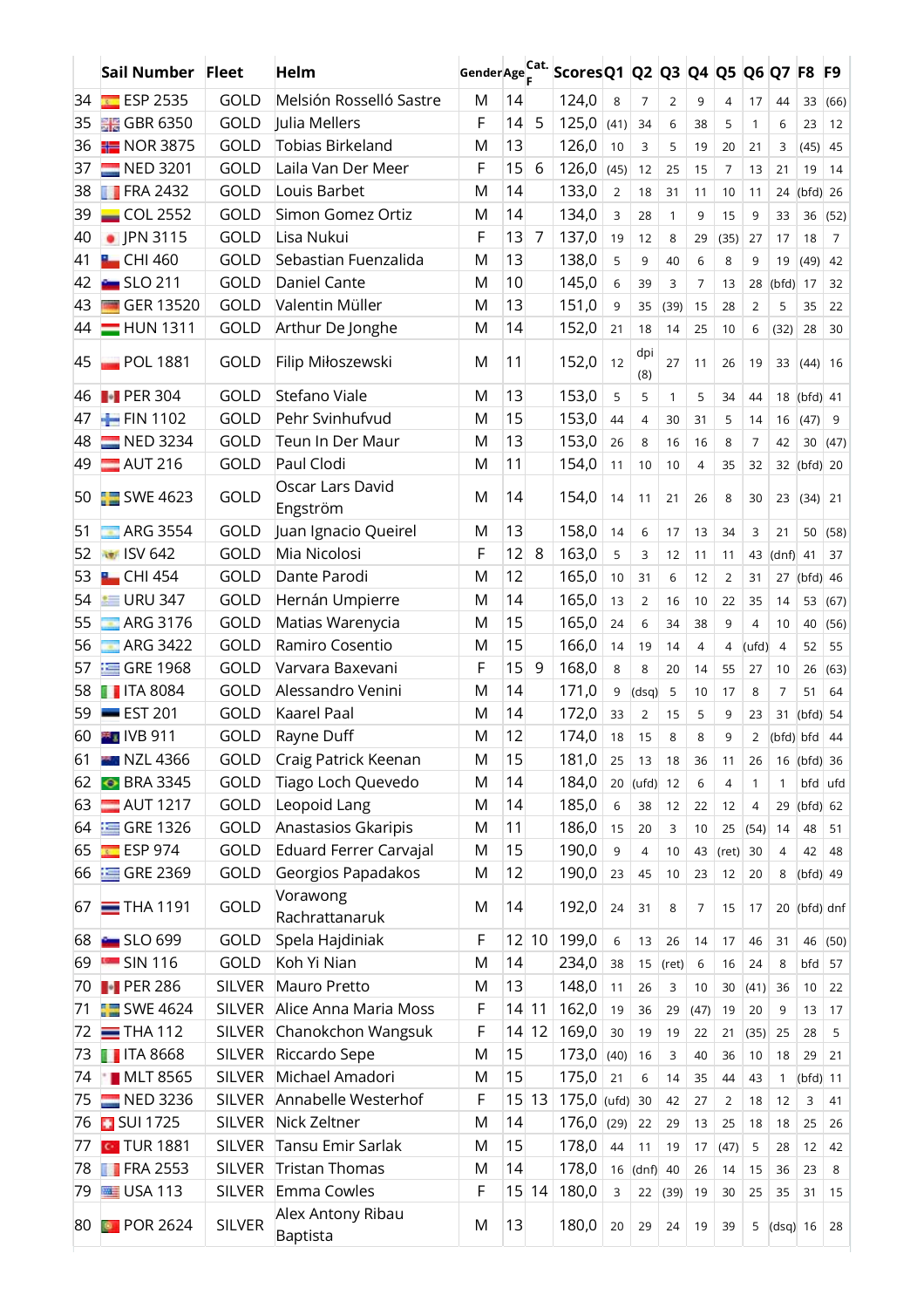|    | Sail Number Fleet       |               | Helm                               |           |    |         | GenderAge Cat. Scores Q1 Q2 Q3 Q4 Q5 Q6 Q7 F8 F9 |                |             |            |            |          |      |                |                |                |
|----|-------------------------|---------------|------------------------------------|-----------|----|---------|--------------------------------------------------|----------------|-------------|------------|------------|----------|------|----------------|----------------|----------------|
| 81 | ESP 2505                | <b>SILVER</b> | Iset Segura Santaéulária           | F         |    | 14 15   | 180,0                                            | 45             | 33          | 26         | 34         | 14       | 14   | $\overline{7}$ | $(bfd)$ 7      |                |
| 82 | $\approx$ ISR 132       | <b>SILVER</b> | Amit Bilia                         | M         | 13 |         | 182,0                                            | 11             | 28          | 17         | 31         | 26       | 29   | 34             | 6              | (57)           |
| 83 | $\blacksquare$ FRA 2165 | <b>SILVER</b> | Alexandre Auger                    | M         | 14 |         | 183,0                                            | 13             | 10          | 17         | 38         | 41       | 11   | 39             | 14             | (bfd)          |
| 84 | $\blacksquare$ POL 1869 | <b>SILVER</b> | Tytus Butowski                     | M         | 14 |         | 185,0                                            | 24             | 17          | 12         | 43         | 19       | (46) | 6              | 45             | 19             |
| 85 | $\blacksquare$ POL 1827 | <b>SILVER</b> | <b>Filip Szmit</b>                 | M         | 13 |         | 187,0                                            | 19             | 17          | 25         | 11         | 13       | 40   | (51)           | 39             | 23             |
| 86 | $R$ CRO 1088            | <b>SILVER</b> | Ratko Knez                         | M         | 14 |         | 190,0                                            | 30             | 25          | 20         | 39         | (47)     | 30   | 33             | 7              | 6              |
| 87 | ■ ISR 310               | <b>SILVER</b> | Aviv Rosen                         | M         | 14 |         | 193,0                                            | 48             | 13          | 17         | 26         | 34       | (55) | 27             | $\mathbf{1}$   | 27             |
| 88 | $\blacksquare$ ITA 8229 | <b>SILVER</b> | Antonio Persico                    | M         | 13 |         | 196,0                                            | $\overline{7}$ | 18          | (bfd)      | 30         | 24       | 22   | 15             | bfd            | 10             |
| 89 | <b>Eggs</b> SLO 811     | <b>SILVER</b> | Janez Zabukovec                    | M         | 12 |         | 198,0                                            | 41             | 21          | 25         | 18         | 33       | 32   | 24             | (bfd)          | $\overline{4}$ |
| 90 | MLT 86                  | <b>SILVER</b> | Farrugia - Vella Craig             | M         | 14 |         | 199,0                                            | $\overline{7}$ | 29          | 18         | 15         | 50       | 33   | (54)           | 15             | 32             |
| 91 | <b>USV</b> 917          | <b>SILVER</b> | Mateo Diblasi                      | M         | 12 |         | 205,0                                            | 16             | 14          | 28         | 18         | 24       | 49   | 48             | 8              | (bfd)          |
|    |                         |               | <b>Tiago Vasconcelos</b>           |           |    |         |                                                  |                |             |            |            |          |      |                |                |                |
| 92 | <b>BRA 3857</b>         | <b>SILVER</b> | Queiroz Monteiro                   | M         | 14 |         | 205,0                                            | 31             | 41          | 18         | (53)       | 21       | 26   | 22             | 11             | 35             |
| 93 | $\blacksquare$ AUT 1199 | <b>SILVER</b> | Jacob Mayr                         | M         | 14 |         | 206,0                                            | 20             | $(dsq)$ 24  |            | 15         | 23       | 42   | 15             | 17             | 50             |
| 94 | NED 3202                | <b>SILVER</b> | Finn Holtrop                       | M         | 15 |         | 207,0                                            | 17             | 28          | 36         | 3          | 15       | 36   | 29             | (54)           | 43             |
| 95 | $F/N$ 464               | <b>SILVER</b> | Aku Tapper                         | M         | 13 |         | 208,0                                            | 22             | 40          | (dns)      | 8          | 4        | 10   | 30             | 24             | bfd            |
| 96 | <b>HE GBR 6346</b>      | <b>SILVER</b> | Vita Heathcoat                     | F         | 14 | 16      | 208,0                                            | 16             | 27          | 39         | 24         | 31       | (57) | 11             | 5              | 55             |
| 97 | <b>BEL 1176</b>         | <b>SILVER</b> | Ingeborg Bultynck                  | F         | 13 | 17      | 209,0                                            | 32             | 26          | 28         | 24         | 23       | (51) | 26             | 4              | 46             |
| 98 | GER 13572               | <b>SILVER</b> | Cecimo Zahn                        | M         | 14 |         | 209,0                                            | 39             | 13          | 47         | 58         | 6        | 22   | 15             | (bfd)          | 9              |
|    | 99 <b>PER 215</b>       | <b>SILVER</b> | Esteban Montalbetti                | M         | 12 |         | 209,0                                            | $\overline{7}$ | 24          | (46)       | 25         | 43       | 26   | 32             | 40             | 12             |
|    | 100 DEN 8525            | <b>SILVER</b> | Emil Kj?r                          | M         | 14 |         | 211,0                                            | $\overline{7}$ | (46)        | 36         | 45         | 22       | 14   | 15             | 43             | 29             |
|    | 101 <b>1</b> OMA 134    | <b>SILVER</b> | Zakariya Sulaiman Ali Al           | M         | 15 |         | 213,0                                            |                |             |            |            |          |      |                |                |                |
|    |                         |               | Wahabi                             |           |    |         |                                                  | $(49)$ 18      |             | 11         | 44         | dne $12$ |      | 14             | 26             | 18             |
|    | 102 GER 13612           | <b>SILVER</b> | Charlotte Lind                     | F         | 13 | 18      | 213,0                                            | (62)           | 23          | 43         | 27         | 21       | 28   | 11             | 21             | 39             |
|    | 103 URU 403             | <b>SILVER</b> | Nicolás Radovitzky                 | M         | 14 |         | 213,0                                            | 17             | 47          | 22         | (54)       | 15       | 13   | 43             | 32             | 24             |
|    | 104 SUI 1664            | <b>SILVER</b> | Félix Baudet                       | M         | 15 |         | 213,0                                            | 25             | 16          | 23         | 22         | 42       | 17   | 35             | 33             | (49)           |
|    | 105- FIN 1104           | <b>SILVER</b> | <b>Filip Store</b>                 | M         | 15 |         | 219,0                                            | 37             | (dnf)       | 54         | 25         | 16       | 3    | 3              | 27             | 54             |
|    | 106 ECU 444             | <b>SILVER</b> | Luis Fabian Aguirre<br>Hernandez   | M         | 12 |         | 224,0                                            | 22             | 17          | 23         | 30         | (53)     | 39   | 46             | 9              | 38             |
|    | 107 • JPN 3257          | <b>SILVER</b> | Yoshiki Tamayama                   | ${\sf M}$ | 14 |         | $224,0$ (48) 27                                  |                |             | 32         | 21         | 41       | 39   | 21             | 18             | 25             |
|    | 108 ECU 2811            | <b>SILVER</b> | Ariana Fernandez<br><b>Morales</b> | F         |    | 14 19   | 226,0                                            | 48             | 20          | 33         | 33         | 38       | 15   | (52) 19        |                | 20             |
|    | 109 CZE 765             | <b>SILVER</b> | Lucie Keblová                      | F         |    | 14 20   | 232,0                                            | (53) 36        |             | 18         | 37         | 8        | 17   | 41             | 30             | 45             |
|    | 110 GBR 6270            | <b>SILVER</b> | <b>Matthew Beck</b>                | M         | 14 |         | 233,0                                            | 32             | 24          | (bfd)      | 17         | 41       | 41   | 17             | 48             | 13             |
|    | 111 FIN 927             | <b>SILVER</b> | Valtteri Uusitalo                  | M         | 14 |         | 234,0                                            | 37             | 8           | 10         | 14         | 43       | (44) | 30             | 22             | dne            |
|    | 112 SLO 558             | <b>SILVER</b> | Klemen Semelbauer                  | M         | 15 |         | 235,0                                            | 23             | 29          | $(dnf)$ 20 |            | 30       | 33   | 29             | bfd            | $\mathbf{1}$   |
|    | 113 NOR 3821            | <b>SILVER</b> | lesper Moberg                      | M         | 13 |         | 235,0                                            | 60             | 33          | 7          | $(bfd)$ 24 |          | 10   | 23             | 41             | 37             |
|    | 114 TUR 1920            | <b>SILVER</b> | Yigit Yalcin Citak                 | M         | 14 |         | 236,0                                            | 36             | 36          | $(bfd)$ 37 |            | 5        | 20   | 29             | 20             | 53             |
|    | 115 SWE 4630            | <b>SILVER</b> | Eskil Pontus Jonasson              | M         | 14 |         | 239,0                                            | 52             | 38          | (55)       | 32         | 17       | 26   | 20             | $\overline{2}$ | 52             |
|    | 116 RUS 42              | <b>SILVER</b> | Victoria Liksanova                 | F         |    | $12$ 21 | 239,0                                            | 34             | 33          | 38         | 23         | 28       | 38   | 12             | (49)           | 33             |
|    | 117 SUI 1715            | <b>SILVER</b> | <b>Achille Casco</b>               | M         | 14 |         | 240,0                                            | 29             | 4           | 54         | 21         | (64)     | 22   | 57             | 50             | 3              |
|    | 118 GER 13524           | <b>SILVER</b> | Deike Bornemann                    | F         |    | $14$ 22 | 240,0                                            | 27             | 30          | 13         | 39         | 23       | 23   | 38             | (52)           | 47             |
|    | 119 <b>1</b> LTU 701    | <b>SILVER</b> | Laurynas Ivanauskas                | M         | 14 |         | 245,0                                            | (54)           | 37          | 19         | 52         | 21       | 15   | 11             | 42             | 48             |
|    | 120 AUS 1612            | <b>SILVER</b> | Alexander Higgins                  | M         | 14 |         | 249,0                                            | 49             | 14          | 37         | 17         | 18       | 31   | 13             | (bfd) bfd      |                |
|    | 121 <b>0</b> POR 2596   | <b>SILVER</b> | Afonso Vieira Rodrigues            | M         | 14 |         | 249,0                                            | 44             | 36          | 30         | 35         | 16       | 25   |                | 23 (bfd) 40    |                |
|    | 122 DEN 8527            | <b>SILVER</b> | Mads Poder Witzke                  | M         | 12 |         | 249,0                                            | 35             | 35          | 31         | (47)       | 36       | 16   | 27             | 38             | 31             |
|    | 123 GBR 6201            | <b>SILVER</b> | <b>Williams Hall</b>               | M         | 14 |         | 251,0                                            | 36             | 25          | 50         | 25         | 44       | 22   | 12             | 37             | (58)           |
|    | 124 FIN 1108            | <b>SILVER</b> | Mainio Ormio                       | M         | 14 |         | 251,0                                            | 22             | 16          | 41         | 28         | 20       | 34   | 20             | (bfd) bfd      |                |
|    | 125 SWE 4637            | <b>SILVER</b> | Fabian Axel Magnusson              | M         | 14 |         | 253,0                                            | 38             | 10          | 26         | (56)       | 20       | 35   | 20             | 53             | 51             |
|    | 126 AUS 1614            | <b>SILVER</b> | Matthew Meaney                     | M         | 14 |         | 255,0                                            | 42             | 33          | 32         | 36         | (52)     | 24   | 21             | 51             | 16             |
|    | 127 3 ISV 460           | <b>SILVER</b> | Lake Sanford                       | M         | 12 |         | 256,0                                            |                | 37 (ufd) 31 |            | 29         | 24       | 37   | 26             | bfd            | $\overline{2}$ |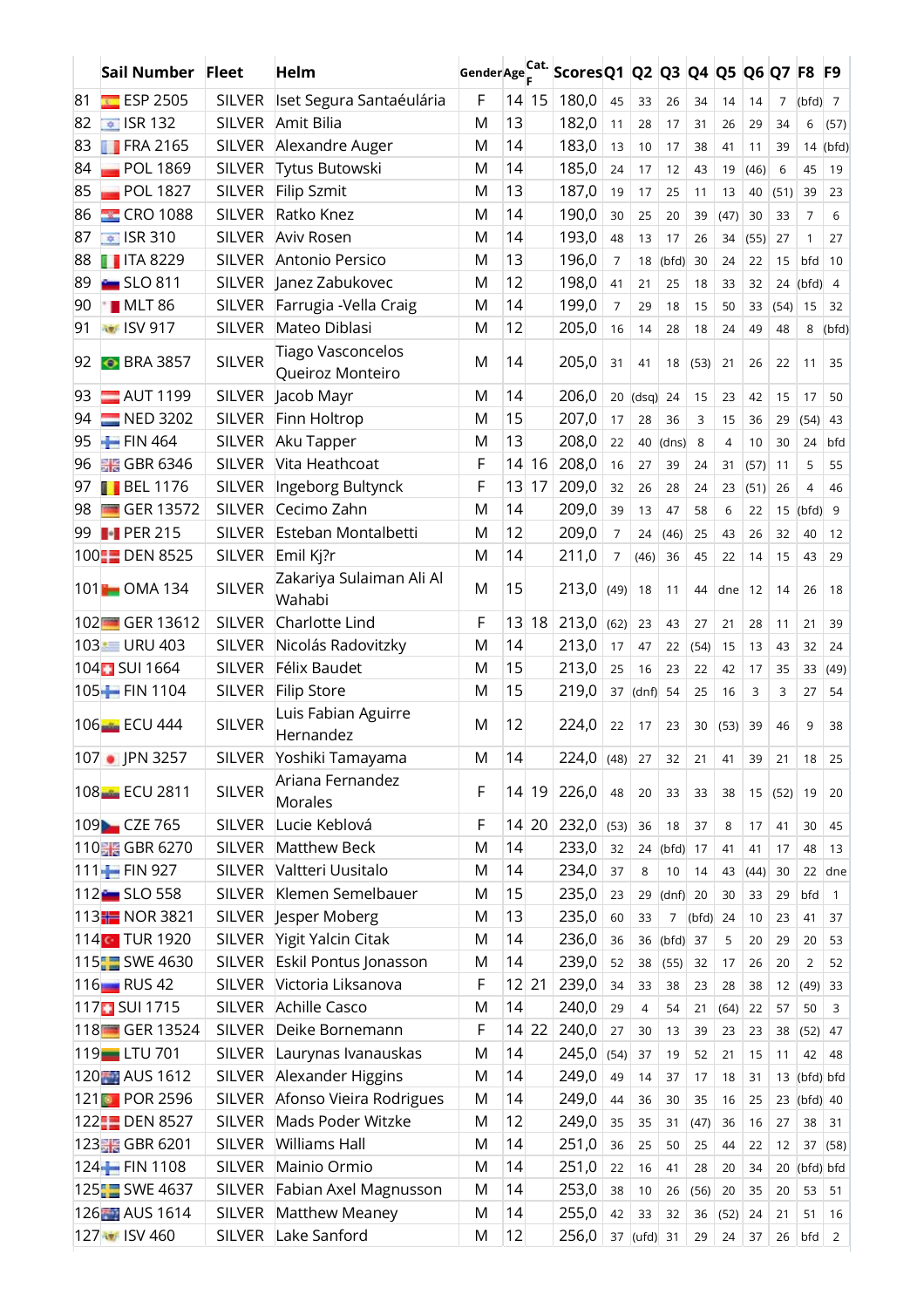| Sail Number Fleet         |               | Helm                                  | Gender Age Cat. |            |         | Scores Q1   Q2   Q3   Q4   Q5   Q6   Q7   F8   F9 |      |            |      |            |       |            |            |                |                |
|---------------------------|---------------|---------------------------------------|-----------------|------------|---------|---------------------------------------------------|------|------------|------|------------|-------|------------|------------|----------------|----------------|
| 128 <b>1</b> CHI 443      | <b>SILVER</b> | Roberta Parodi                        | F               |            | $15$ 23 | 261,0                                             | 41   | 26         | 27   | 33         | 38    | 24         |            | 58 (bfd) 14    |                |
| 129 <sup>1</sup> CAN 1546 | <b>SILVER</b> | Eric Omielan                          | M               | 12         |         | 261,0                                             | 32   | 30         | 16   | 24         | 34    | (52)       | 46         | 35             | 44             |
| 130 CRO 1065              | <b>SILVER</b> | Tin Gmitrović                         | M               | 15         |         | 268,0                                             | 61   | 31         | 47   | (bfd)      | 7     | 16         | 6          | bfd            | 30             |
| 131 CRO 1117              | <b>SILVER</b> | Nina Škopac                           | F               | 13         | 24      | 269,0                                             | 28   | 9          | 45   | 32         | 44    | 40         | 24         | 47             | (56)           |
| 132 CZE 819               | <b>SILVER</b> | Michal Koštýř                         | M               | 14         |         | 269,0                                             | 28   | 25         | 33   | (54)       | 14    | 42         | 47         | 46             | 34             |
| 133 BER 1008              | <b>SILVER</b> | Campbell Patton                       | M               | 14         |         | 269,0                                             | 53   | 41         | 52   | 26         | 29    | 16         | 16         | 36             | (59)           |
| 134 <sup>THA</sup> 77     | <b>SILVER</b> | Saranwong Poonpat                     | M               | 13         |         | 269,0                                             | 28   | 17         | 37   | 37         | 52    | 29         | 25         | 44             | (bfd)          |
| 135 NZL 4465              | <b>SILVER</b> | Will Seymour Shapland                 | M               | 14         |         | 271,0                                             | 25   | 52         | 55   | 39         | 33    | 12         | 19         | $(bfd)$ 36     |                |
| 136 RL 1540               | <b>SILVER</b> | Harry Bell                            | M               | 14         |         | 280,0                                             | 33   | 32         | 21   | 19         | (ufd) | 52         | 19         | 34             | bfd            |
| 137 POL 1993              | <b>SILVER</b> | Paweł Abramowicz                      | M               | 13         |         | 289,0                                             | 17   | 26         | 24   | 34         | 56    | 44         | 28         | $(bfd)$ 60     |                |
| 138 <b>H</b> CHI 437      | <b>SILVER</b> | Benjamin Fuenzalida                   | M               | 14         |         | 320,0                                             | 15   | (dns)      | 9    | 49         | dne   | 9          | 28         | bfd            | bfd            |
| 139 SUI 1608              |               | <b>BRONZE Solene Mariani</b>          | F               | 15         | 25      | 213,0                                             | 33   | (bfd)      | 36   | 42         | 46    | 32         | 18         | 5              | $\mathbf{1}$   |
| 140 RUS 318               |               | <b>BRONZE Denis Lepin</b>             | M               | 14         |         | 214,0                                             | 20   | 40         | 15   | (48)       | 40    | 45         | 37         | 13             | 4              |
| 141 POL 1830              |               | <b>BRONZE Wiktor Kamiński</b>         | M               | 15         |         | 217,0                                             | 26   | (dnf)      | 52   | 31         | 46    | 34         | 10         | 3              | 15             |
| 142 FRA 2560              |               | <b>BRONZE Raphael Thoisy</b>          | M               | 12         |         | 223,0                                             | 57   | (bfd)      | 23   | 24         | 43    | 41         | 31         | 2              | $\overline{2}$ |
| 143 FRA 2547              |               | <b>BRONZE</b> Lilou Ruat              | F               |            | $12$ 26 | 226,0                                             | 21   | 46         | 20   | 32         | (60)  | 23         | 52         | 19             | 13             |
| 144   MEX 855             |               | <b>BRONZE Iker Loza Ramire</b>        | M               | 12         |         | 227,0                                             | 31   | 31         | 21   | 44         | (52)  | 51         | 37         | 9              | $\overline{3}$ |
| 145   RL 1543             |               | BRONZE Peter John Fagan               | M               | 14         |         | 240,0                                             | 18   | 21         | 25   | 48         | 51    | 31         | (53)       | 41             | 5              |
| 146 CRO 1079              |               | <b>BRONZE Krešimir Buneta</b>         | M               | 14         |         | 240,0                                             | (50) | 29         | 33   | 29         | 36    | 34         | 41         | 11             | 27             |
| 147 LAT 59                |               | <b>BRONZE Martin Atilla</b>           | M               | 11         |         | 241,0                                             | 27   | (57)       | 11   | 16         | 40    | 56         | 50         | 35             | 6              |
| 148 NED 3125              |               | <b>BRONZE</b> Jelmer Velds            | M               | 14         |         | 245,0                                             | 54   | 24         | 38   | 36         | 13    | (61)       | 36         | 20             | 24             |
| 149 BRA 3729              | <b>BRONZE</b> | Joâo Emilio Mendes De<br>Vasconcellos | M               | 15         |         | 247,0                                             | (61) | 58         | 30   | 41         | 26    | 18         | 52         | 1              | 21             |
| 150   PN 3174             |               | <b>BRONZE Rikuta Hattori</b>          | M               | 12         |         | 252,0                                             | 24   | 22         | 34   | 51         | (55)  | 28         | 55         | 22             | 16             |
| 151 <b>F DEN 8508</b>     |               | BRONZE William Johannesen             | M               | 14         |         | 258,0                                             | 43   | 22         | (51) | 47         | 36    | 35         | 26         | 32             | 17             |
| 152 <b>1</b> OMA 92       | <b>BRONZE</b> | Al-Moatasem Hamood<br>Hamdan Al-Farsi | M               | 12         |         | 261,0                                             | 27   | $(dnf)$ 14 |      | 20         | 33    | 56         | 53         | 27             | 31             |
| 153 BRA 3434              |               | <b>BRONZE Matheus Oliveira</b>        | M               | 14         |         | 263,0                                             | (64) | 57         | 35   | 46         | 19    | 48         | 34         | 12             | 12             |
| 154 BEL 1175              |               | <b>BRONZE Dries Van Hoye</b>          | M               | 14         |         | 263,0                                             | 40   | 21         | 21   | 52         | 57    | (58)       | 43         | 15             | 14             |
| 155 <sup>-</sup> HUN 1170 |               | <b>BRONZE András Pavlik</b>           | M               | 14         |         | 264,0                                             | 27   | 19         | 48   | 57         | 10    | 41         | 56         | 6              | (bfd)          |
| 156 BER 1121              |               | <b>BRONZE Tayte Stefaniuk</b>         | M               | 13         |         | 265,0                                             | (57) | 23         | 20   | 32         | 54    | 36         | 25         | 53             | 22             |
| 157 NZL 4556              |               | <b>BRONZE Samuel Peter Morgan</b>     | M               | 14         |         | 271,0                                             | 39   | 28         | 45   | 46         | 26    | 8          | $(bfd)$ 43 |                | 36             |
| 158-FECU 212              |               | <b>BRONZE</b> De Iulio Ornella        | F               |            | 13 27   | 274,0                                             | 36   | 37         | 41   | 35         | 18    | (60)       | 55         | 44             | 8              |
| 159 PER 229               |               | <b>BRONZE Palma Matias</b>            | M               | 15         |         | 275,0                                             | 15   | 47         | 24   | 55         | 42    | 29         | 37         |                | 26 (bfd)       |
| 160 DEN 8497              |               | <b>BRONZE Anton Andersen</b>          | M               | 15         |         | 276,0                                             | 47   | 55         | 47   | 53         | 32    | $(ufd)$ 12 |            | $\overline{4}$ | 26             |
| 161 GBR 6272              |               | <b>BRONZE Emilia Boyle</b>            | F               |            | 14 28   | 280,0                                             | 37   | 44         | 41   | 45         | 51    | 13         | 19         | (55)           | 30             |
| 162 MLT 14                |               | <b>BRONZE Katryna Esposito</b>        | F               | 15         | 29      | 281,0                                             | 11   | 45         | 54   | 55         | 35    | 32         | 28         | 21             | (bfd)          |
| $163$ $\equiv$ LAT 120    |               | <b>BRONZE Eduards Plavins</b>         | M               | 12         |         | 281,0                                             | 46   | 21         | 43   | 13         | 38    | (56)       | 48         | 39             | 33             |
| 164 BER 1001              |               | <b>BRONZE Micah Raynor</b>            | M               | 13         |         | 284,0                                             | (65) | 27         | 40   | 55         | 43    | 21         | 40         | 24             | 34             |
| 165 <b>ROU 200</b>        |               | BRONZE Vlad-Andrei Ion                | M               | 13         |         | 290,0                                             | 40   | 19         | dne  | 40         | 51    | 40         | 16         |                | $14$ (bfd)     |
| 166 G TUR 1934            |               | <b>BRONZE Zeynep Berin Gol</b>        | F               |            | 15 30   | 291,0                                             | (60) | 40         | 43   | 53         | 18    | 20         | 58         | 48             | 11             |
| 167 NOR 3778              |               | <b>BRONZE Fredrik Andersen</b>        | M               | 15         |         | 292,0                                             | 10   | (dnf)      | 34   | 50         | 48    | 27         | bfd        | 33             | 20             |
| 168 BEL 1167              |               | <b>BRONZE</b> Thijs Peels             | M               | 15         |         | 292,0                                             | 29   | 46         | 35   | 27         | 31    | 50         | 51         |                | $23$ (bfd)     |
| 169 URU 188               |               | <b>BRONZE Juan Martín Pacheco</b>     | M               | 14         |         | 294,0                                             | 34   | 27         | 46   | $(dsq)$ 25 |       | 51         | 33         | 8              | bfd            |
| 170   IRL 1542            | <b>BRONZE</b> | Gemma Marian Mc<br>Dowell             | F               | $15 \, 31$ |         | 294,0                                             | 30   | 32         | 45   | 21         | 54    | 50         | 26         |                | 36 (bfd)       |
| 171 AUS 1559              |               | <b>BRONZE Lachian Brewer</b>          | M               | 13         |         | 295,0                                             | 31   | 47         | 59   | 33         | 45    | 46         | 24         |                | $10$ (bfd)     |
| 172 MEX 788               |               | <b>BRONZE</b> Carlos Sainz Meza       | M               | 14         |         | 295,0                                             |      | $45$ (dnf) | 22   | 42         | 37    | 54         | 45         | 31             | 19             |
| 173 <b>8</b> POR 2610     | <b>BRONZE</b> | Rui Miguel Barros<br>Rouxinol         | M               | 15         |         | 295,0                                             | 28   | 35         | 44   | 41         | 49    | 31         | 38         |                | 29 (bfd)       |
| 174 3 ISV 480             |               | <b>BRONZE Atlee Kohl</b>              | M               | 13         |         | 296,0                                             | 55   | 51         | 34   | 14         | 63    | 21         |            | 49 (ret) 9     |                |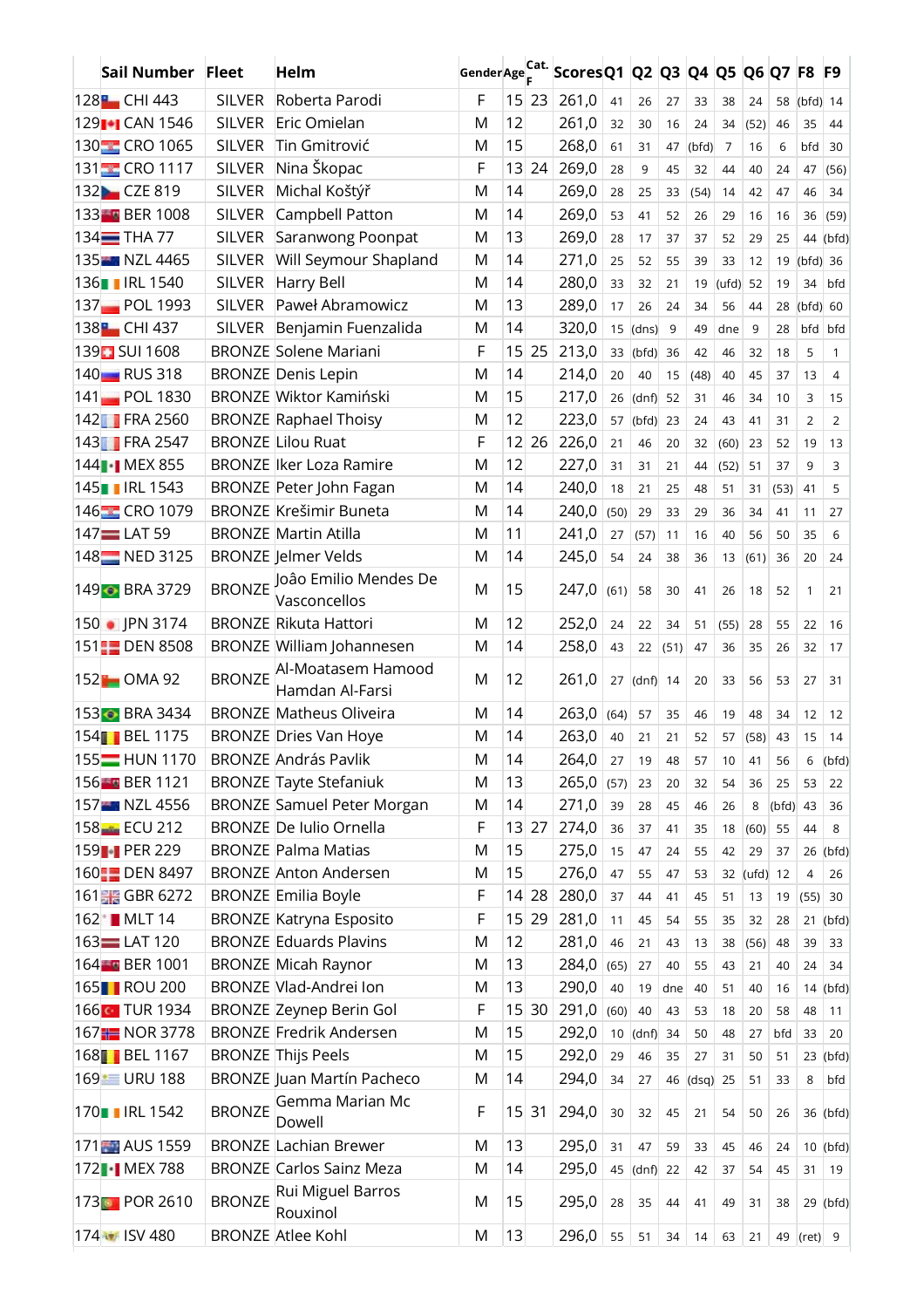| Sail Number Fleet           |                | Helm                                      | Gender Age Cat. |                 |         | Scores Q1   Q2   Q3   Q4   Q5 |      |             |                |            |      |      | Q6 Q7 F8 F9 |                |                |
|-----------------------------|----------------|-------------------------------------------|-----------------|-----------------|---------|-------------------------------|------|-------------|----------------|------------|------|------|-------------|----------------|----------------|
| 175 <b>TUR 1919</b>         |                | <b>BRONZE Mert Onder</b>                  | M               | 15              |         | 297,0                         | 53   | 12          | 53             | 28         | (64) | 53   | 40          | 51             | $\overline{7}$ |
| 176-EST 205                 |                | <b>BRONZE Marcus Univer</b>               | M               | 15              |         | 297,0                         | 38   | 56          | 50             | $(dsq)$ 17 |      | 36   | 48          | 34             | 18             |
| 177 <b>ROU 216</b>          |                | <b>BRONZE Luana Boicenco</b>              | F               |                 | $12$ 32 | 298,0                         | (54) | 49          | 49             | 27         | 37   | 33   | 46          | 28             | 29             |
| 178 <sub>1</sub> CAN 1629   |                | <b>BRONZE Teodora Horangic</b>            | F               | 14              | 33      | 299,0                         | 51   | 37          | 42             | 46         | 32   | 42   | 39          | $(bfd)$ 10     |                |
| 179 BEL 1171                |                | <b>BRONZE Eline Verstraelen</b>           | F               | 13              | 34      | 302,0                         | 47   | 20          | 56             | (62)       | 33   | 37   | 38          | 46             | 25             |
| 180 AUT 1402                |                | <b>BRONZE Vincent Wenger-Oehn</b>         | M               | 13              |         | 304,0                         | 33   | 52          | 44             | 33         | 27   | 38   | 39          |                | 38 (bfd)       |
| 181   MEX 800               |                | <b>BRONZE</b> Juan Pablo Rivas Guerr      | M               | 15              |         | 310,0                         | 39   | 38          | (dnf)          | 42         | 23   | 42   | 39          | 17             | bfd            |
| 182 <b>1</b> CHI 711        |                | <b>BRONZE Benjamin Molina</b>             | M               | 14              |         | 310,0                         | 62   | 42          | 29             | 45         | 37   | 45   | 32          |                | $18$ (bfd)     |
| 183 HKG 838                 |                | <b>BRONZE</b> Thorwen Uiterwaal           | M               | 14              |         | 310,0                         | 46   | 40          | 42             | 29         | (56) | 53   | 30          | 47             | 23             |
| 184 AUS 1615                |                | <b>BRONZE Rome Featherstone</b>           | M               | 15              |         | 311,0                         | 35   | 37          | 48             | 36         | 42   | 21   |             | 22 (bfd) bfd   |                |
|                             | <b>BRONZE</b>  | Luis Alberto Aguirre                      |                 |                 |         |                               |      |             |                |            |      |      |             |                |                |
| 185 ECU 177                 |                | Maldonado                                 | M               | 15              |         | 313,0                         | 56   | 59          | 33             | 23         | 31   | 59   | 45          | $\overline{7}$ | (bfd)          |
| 186   MEX 707               |                | <b>BRONZE Alvaro Vasquez Flo</b>          | M               | 13              |         | 315,0                         | 26   | (bfd)       | 40             | 41         | 48   | 27   | 47          |                | $16$ dne       |
| 187 <b>8</b> POR 2605       |                | <b>BRONZE Francisco Fraguas</b>           | M               | 14              |         | 315,0                         | 22   | 41          | 30             | 40         | 27   | 54   | 49          |                | 52 (bfd)       |
| 188 NZL 4459                |                | <b>BRONZE Sebastian Tomas Lardies</b>     | M               | 15              |         | 317,0                         | 51   | 25          | 27             | 20         | 27   | 52   | 45          | (bfd) bfd      |                |
| 189   IRL 1544              |                | <b>BRONZE Clare Helen Gorman</b>          | F               | 4               | 35      | 317,0                         | 25   | 24          | (bfd)          | 60         | 50   | 25   | 44          | 54             | 35             |
| 190 CRO 973                 |                | BRONZE Sara Muješić                       | F               | 13              | 36      | 320,0                         | 34   | 42          | 32             | 43         | 45   | 24   | 30          | (bfd) bfd      |                |
| 191 NZL 4603                | <b>BRONZE</b>  | Samuel Peter David<br>Bacon               | M               | 14              |         | 328,0                         | 30   | 51          | 28             | $(dnf)$ 30 |      | 19   | 44          | 56             | bfd            |
| 192   MEX 768               |                | <b>BRONZE Bruno Alio Timeus Her</b>       | M               | 14              |         | 334,0                         |      | $12$ (bfd)  | 31             | 49         | 49   | 8    | ufd         | 45             | bfd            |
| 193 BUL 988                 |                | <b>BRONZE Dimitar Shangov</b>             | М               | 13              |         | 334,0                         | 59   | 30          | 36             | 51         | 40   | (63) | 37          | 49             | 32             |
| 194 C KOR 421               |                | <b>BRONZE</b> Jeongbin Park               | F               | 11              | 37      | 337,0                         | 42   | 42          | $\overline{2}$ | 12         | 65   | 57   | 47          | (bfd) bfd      |                |
| 195 RL 1541                 |                | BRONZE Michéal Dónal O'sullivan           | M               | 13              |         | 338,0                         | 52   | 32          | 56             | 37         | 57   | 33   | 41          | 30             | (bfd)          |
| 196 BUL 608                 |                | <b>BRONZE Nino Tomov</b>                  | M               | 11              |         | 339,0                         | 58   | 45          | 38             | 34         | 39   | 62   | 38          |                | $25$ (bfd)     |
| 197 HKG 888                 |                | <b>BRONZE Nancy Highfield</b>             | F               |                 | 14 38   | 340,0                         | 43   | 53          | 56             | 56         | 49   | 29   | 14          |                | 40 (bfd)       |
| 198 OMA 132                 | <b>BRONZE</b>  | Marwan Khalifa Khamis<br>Mubarak Al Jabri | М               | 15              |         | 341,0                         | 49   | 39          | $(bfd)$ 28     |            | 31   | 48   | 34          | 42             | bfd            |
| 199 <b>BUL 24</b>           |                | <b>BRONZE Vladislav Marinova</b>          | M               | 13              |         | 348,0                         | 49   | 39          | 48             | 54         | 29   | 46   | 46          |                | 37 (bfd)       |
| 200 + HKG 209               | <b>BRONZE</b>  | Rudolph François<br>Hendriksen            | M               | 14              |         | 349.0                         |      | 29 (bfd) 50 |                | 18         | 56   | 49   | 49          | $bf d$ 28      |                |
| 201 ■ ISR 121               |                | <b>BRONZE Tal Shariti Sade</b>            | M               | 13              |         | 358,0                         | 46   | (dnf)       | 37             | 34         | 27   | 23   | 51          |                | bfd bfd        |
| 202 BRA 3757                |                | BRONZE João Pedro Carara Tatsch           | M               | 14              |         | 364,0                         | 59   | 54          | 46             | 28         | 35   | 16   | 56          | (bfd) bfd      |                |
| 203 € CYP 2223              |                | <b>BRONZE Panos Konstantinou</b>          | M               | 14              |         | 375,0                         | 31   | $(dns)$ 35  |                | 39         | 59   | 47   | 44          | 50             | dne            |
| 204 OMA 99                  | <b>BRONZE</b>  | Jihad Salim Darwish Al<br>Hasani          | M               | 11              |         | 382,0                         |      | 43 (bfd) 11 |                | 22         | 62   | 45   | 59          | bfd bfd        |                |
| 205 CKOR 447                |                | <b>BRONZE Yeongwoo Kim</b>                | M               | 13              |         | 392,0                         |      | 42 (dnf) 19 |                | 30         | 46   | 60   | 55          | bfd            | bfd            |
| 206 LAT 72                  |                | <b>EMERALDRobin Li Spats</b>              | M               | 13              |         | 265,0                         | 47   | (dnf)       | 35             | 23         | 48   | 59   | 45          | 3              | 5              |
| 207 ± ISR 150               |                | <b>EMERALD</b> Jonathan Raudnitz          | M               | 14              |         | 274,0                         | 39   | 44          | 55             | 40         | 39   | 47   | (62)        | $\overline{4}$ | 6              |
| 208 BLR 777                 |                | EMERALD Mshenski Ivan                     | M               | 12              |         | 285,0                         | 40   | 51          | 58             | (61)       | 50   | 38   | 27          | 9              | 12             |
| 209 ± ISR 142               |                | <b>EMERALDLinoy Korn</b>                  | F               | 13              | 39      | 299,0                         | (59) | 50          | 59             | 56         | 41   | 37   | 25          | 20             | 11             |
| 210 LAT 121                 |                | <b>EMERALD</b> Agate Einause              | F               | 10 <sup>1</sup> | 40      | 305,0                         | 51   | (dnf)       | 46             | 31         | 57   | 47   | 42          | 29             | 2              |
| 211 BEL 1173                |                | <b>EMERALDAnna De Bruycker</b>            | F               | 13              | 41      | 314,0                         | (57) | 49          | 49             | 55         | 48   | 37   | 42          | 13             | 21             |
| 212 OMA 98                  | <b>EMERALD</b> | Samiha Nayel Abdullah Al<br>Riyami        | F               | 13              | 42      | 315,0                         | 35   | 38          | (59)           | 50         | 55   | 49   | 58          | 16             | 14             |
| 213 RSA 1446                |                | <b>EMERALDAlexander James Brooks</b>      | M               | 13              |         | 316,0                         | 41   | (bfd) bfd   |                | 49         | 28   | 61   | 54          | 5              | 8              |
| 214 BUL 2404                |                | <b>EMERALD Kalina Marinova</b>            | F               |                 | 14 43   | 317,0                         | 43   | 34          | 52             | 57         | 53   | 57   | $(dsq)$ 2   |                | 19             |
| 215 BER 1226                |                | <b>EMERALD</b> Camille Chin-Gurret        | F               | 15              | 44      | 321,0                         | 48   | 41          | 58             | 61         | 46   | (62) | 57          | 7              | 3              |
| 216 LAT 115                 |                | EMERALD Agija Elerte                      | F               | 15              | 45      | 326,0                         | 47   | 34          | 53             | 61         | 45   | 38   | $(bfd)$ 33  |                | 15             |
| 217   JPN 3320              |                | EMERALD Koujiroh Naiki                    | M               | 14              |         | 328,0                         | 63   | 60          | 43             | (65)       | 44   | 43   | 40          | 18             | 17             |
| 218 C KOR 329               |                | <b>EMERALDSiyou Sung</b>                  | M               | 10              |         | 329,0                         | 56   | 43          | 32             | 41         | 53   | (62) | 56          | 19             | 29             |
| 219 <sup>-</sup> 1 CAN 1242 |                | <b>EMERALD Ben Ruitenberg</b>             | M               | 13              |         | 330,0                         | 34   | 39          | 60             | (66)       | 25   | 51   | 62          | 22             | 37             |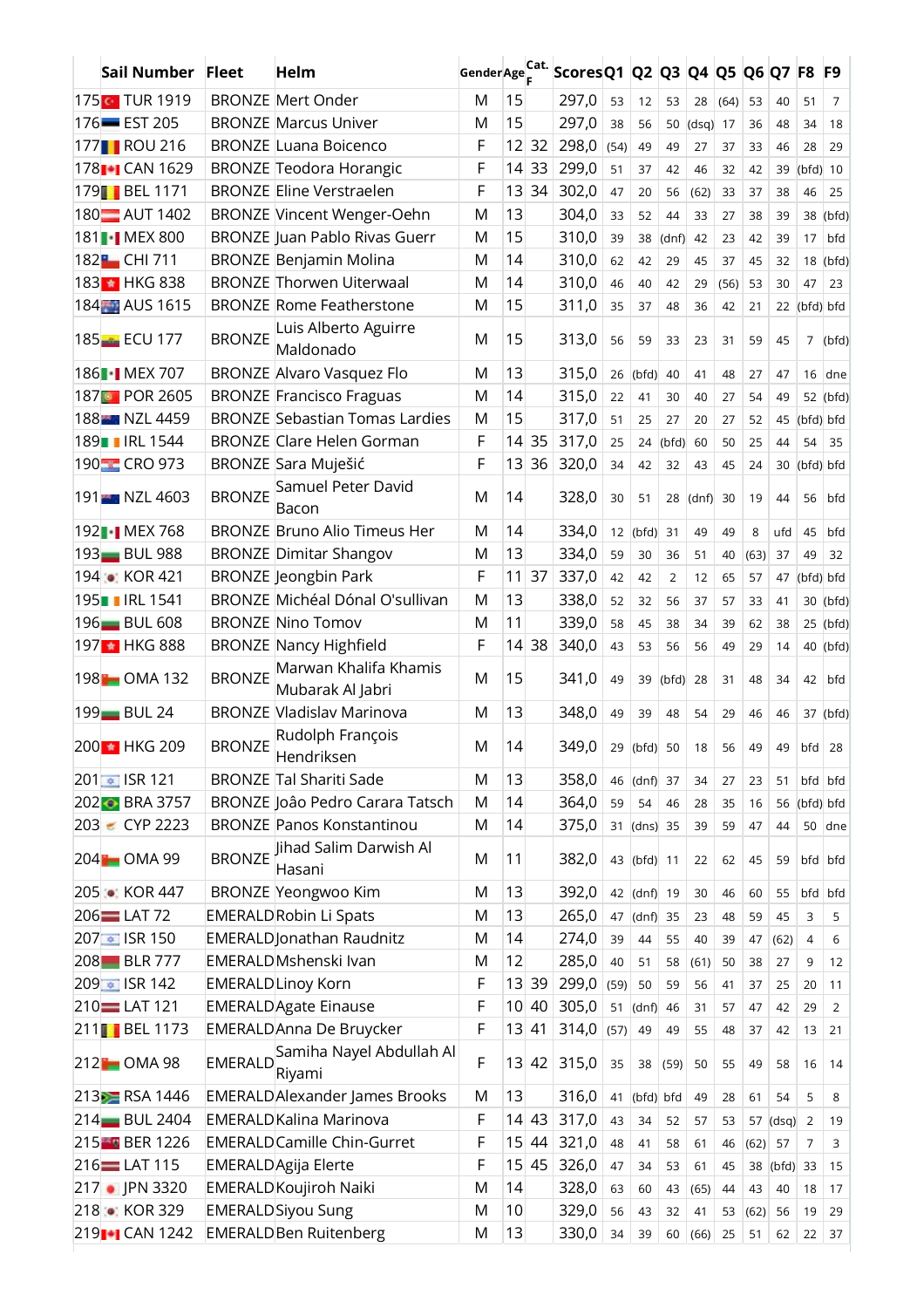| Sail Number Fleet           |                          | Helm                                                      | Gender Age Cat. |                 |              | Scores Q1   Q2   Q3   Q4   Q5   Q6   Q7   F8   F9 |       |                |      |              |                   |            |            |              |                |
|-----------------------------|--------------------------|-----------------------------------------------------------|-----------------|-----------------|--------------|---------------------------------------------------|-------|----------------|------|--------------|-------------------|------------|------------|--------------|----------------|
| 220 POR 2537                | <b>EMERALD</b>           | Luis Da Natividade Pires                                  | M               | 15              |              | 331,0                                             | 60    | 48             | 56   | 50           | 18                | 39         | 54         | 6            | (dnf)          |
|                             |                          | Dias Pinheiro                                             |                 |                 |              |                                                   |       |                |      |              |                   |            |            |              |                |
| 221 BLR 2808                |                          | EMERALDEmiliya Puhachova                                  | F               |                 | 14 46        | 333,0                                             | 52    | 34             | 47   | 57           | 49                | 45         |            | 36 (bfd) 13  |                |
| $\epsilon$ CYP 1104<br>222  |                          | <b>EMERALD</b> Apostolos Apostolidis                      | M               | 14              |              | 339,0                                             | (ufd) | 35             | 57   | 46           | 58                | 55         | 35         | 25           | 28             |
| 223 C KOR 461               |                          | <b>EMERALD Donguk Kim</b>                                 | M               | 13              |              | 340,0                                             | 64    | 32             | 42   | 45           | 40                | 59         | 51         | (bfd)        | $\overline{7}$ |
| $224$ LTU 153               |                          | <b>EMERALD Matas Janulionis</b>                           | M               | 15              |              | 340,0                                             | 35    | 48             | 61   | 54           | 61                | (63)       | 61         | 11           | 9              |
| 225 HKG 302                 |                          | <b>EMERALD Nicolle Scholer</b>                            | F               |                 | $13 \mid 47$ | 341,0                                             | 63    | $(dn)$ 51      |      | 35           | 66                | 48         | 53         | 21           | 4              |
| 226 € CYP 355               | <b>EMERALD</b>           | Panagiotis<br>Chatzianastasiou                            | M               | 13              |              | 349,0                                             | 46    | $(dnf)$ 29     |      | 50           | 61                | 56         | 50         | 30           | 27             |
| 227 UKR 99                  |                          | <b>EMERALD Hanna Diak</b>                                 | F               | 12 <sup>2</sup> | 48           | 356,0                                             | 45    | 55             | 57   | 38           | 57                | (61)       | 58         | 15           | 31             |
| 228 UKR 77                  |                          | <b>EMERALD Bogdan Garkusha</b>                            | M               | 15              |              | 364,0                                             | 50    | 53             | (63) | 48           | 47                | 55         | 63         | 8            | 40             |
| 229 CZE 799                 |                          | EMERALD Matěj Jurečka                                     | M               | 14              |              | 365,0                                             | 54    | 61             | 48   | 58           | 19                | 58         | 57         | $(bfd)$ 10   |                |
| 230 ECU 1401                |                          | EMERALD, Jose Antonio Estrella<br>Velasquez               | M               | 12              |              | 368,0                                             | 44    | 58             | 28   | 44           | 54                | 44         |            | 47 (bfd) 49  |                |
| 231 <sup>-</sup> 1 CAN 1000 |                          | <b>EMERALDRyan Anderson</b>                               | M               | 13              |              | 369,0                                             | 50    | 44             | 44   | 58           | 58                | 34         |            | 63 (bfd) 18  |                |
| 232 URU 423                 |                          | <b>EMERALD</b> Santiago Ojeda                             | M               | 12              |              | 376,0                                             | 36    | (dnf)          | 50   | 47           | 9                 | 59         | 60         | bfd          | 46             |
| 233 BLR 515                 |                          | <b>EMERALD Hleb Tarasau</b>                               | M               | 14              |              | 376,0                                             | 63    | 48             | (64) | 63           | 61                | 58         | 40         | 17           | 26             |
| 234 LTU 555                 |                          | <b>EMERALD Deimante Jarmalaviciute</b>                    | F               | 12              | 49           | 380,0                                             | 62    | 56             | 45   | 63           | 53                | 50         | 50         | (bfd)        | $\mathbf{1}$   |
| 235 BLR 13                  |                          | <b>EMERALD Daniil Fafanau</b>                             | M               | 13              |              | 380,0                                             | 55    | 50             | 49   | 52           | 47                | 55         | 56         | (bfd)        | 16             |
| 236 EGY 305                 |                          | <b>EMERALD Eltanbouly Mahmoud</b>                         | M               | 12              |              | 380,0                                             | 26    | 54             | 39   | (dsq)        | 64                | 67         | 62         | 23           | 45             |
| 237 EGY 301                 |                          | <b>EMERALDAly Badawi</b>                                  | M               | 14              |              | 382,0                                             | 55    | 43             | 60   | (64)         | 52                | 58         | 48         | 12           | 54             |
| 238 SVK 17                  |                          | <b>EMERALDAlex Malina</b>                                 | M               | 13              |              | 383,0                                             | 32    | 59             | 51   | 59           | 55                | 53         | 60         | 14           | (dnf)          |
| 239 PER 301                 |                          | EMERALD Mago Alejandro                                    | M               | 15              |              | 387,0                                             | 38    | (dnf) bfd      |      | 53           | 42                | 40         | 42         | bfd          | 33             |
| 240 USA 116                 |                          | <b>EMERALD Ripley Shelley</b>                             | M               | 14              |              | 394,0                                             | 58    | $(dnf)$ bfd    |      | 57           | 20                | 65         | 35         | bfd          | 20             |
| 241   PN 3294               |                          | <b>EMERALD Ryotaro Suzuki</b>                             | M               | 12              |              | 395,0                                             | 50    | (dnf)          | 38   | 44           | 56                | 54         | 52         | dne          | 32             |
| 242 UKR 16                  |                          | <b>EMERALDOleksander Dolgov</b>                           | M               | 13              |              | 404,0                                             | 65    | 52             | 62   | 62           | 60                | 48         | 54         | $\mathbf{1}$ | (dnf)          |
| 243 C KOR 414               |                          | EMERALD Hojun Lee                                         | M               | 13              |              | 409,0                                             | 58    | 50             | 55   | 51           | 63                | 67         | $(dnf)$ 26 |              | 39             |
| 244 CZE 786                 |                          | <b>EMERALD Mikuláš Vaszi</b>                              | M               | 13              |              | 411,0                                             | 61    | (dnf)          | 41   | 64           | 45                | 30         | 53         | bfd          | 48             |
| 245 URU 414                 |                          | EMERALDJuan Ignacio Regusci                               | M               | 14              |              | 411,0                                             | 56    | 42             | 44   | 60           | $(dsq)$ 39        |            | 57         | bfd          | 44             |
| 246 LTU 95                  |                          | <b>EMERALD</b> Ernestas Juskevicius                       | M               | 12              |              | 413,0                                             | 61    |                |      | 43 (dnc) dnc | 29                | 50         | 55         | bfd          | 36             |
| 247 EGY 303                 |                          | <b>EMERALD Mohamed Aboutaleb</b>                          | M               | 14              |              | 419,0                                             |       | 64 (dnf) 61    |      | 66           | 62                | 53         | 50         | 10           | 53             |
| 248 KUW 310                 |                          | <b>EMERALDYacoub Shah</b>                                 | M               | 11              |              | 420,0                                             |       | 56 (dnf) 52    |      | 58           | 63                | 62         | 67         | 27           | 35             |
| 249 BLR 511                 |                          | <b>EMERALD</b> Anton Drahun                               | M               | 12              |              | 420,0                                             |       | 53 $(dnf)$     | 49   | 60           | 51                | 52         | 34         | bfd          | 52             |
| 250 KUW 307                 |                          | EMERALD Abdullah Alfailkawy                               | M               | 10              |              | 421,0                                             | 42    | 49             | 65   |              |                   |            |            |              | 55             |
| 251 BER 103                 |                          | <b>EMERALDLuke Madeiros</b>                               | M               | 14              |              | 424,0                                             |       | 52 (bfd) 51    |      | 51<br>42     | 66<br>59          | (69)<br>60 | 69<br>41   | 24<br>bfd    | 50             |
| 252 RSA 1330                |                          | <b>EMERALDLiam Thomas Fennessy</b>                        | M               | 13              |              | 427,0                                             | 64    | 62             | 54   | 59           | (66)              | 64         | 63         | 31           | 30             |
| 253 RSA 1381                |                          | <b>EMERALD</b> Calum Gaughran                             | M               | 14              |              | 430,0                                             |       | 57 $(dnf)$     | 64   | 63           | 54                | 57         | 59         | 35           | 41             |
| 254 SVK 577                 | <b>EMERALD Petr Hala</b> |                                                           | M               | 13              |              | 436,0                                             | 55    | (dnf)          | 60   | 62           | 59                | 49         | 59         | bfd          | 23             |
| $255 - CYP 2221$            |                          | <b>EMERALD Stavri Totou</b>                               | F               |                 | 14 50        | 444,0                                             |       | $66$ (dnf) ufd |      | 60           | 50                | 61         | 43         | bfd          | 25             |
| $256$ $-$ EST 179           |                          | <b>EMERALDIngmar Alvar Olmaru</b>                         | M               | 14              |              | 445,0                                             | 66    | 64             | 53   | 52           | 62                | 60         | 64         | $(bfd)$ 24   |                |
| 257 SVK 676                 |                          | <b>EMERALD</b> Sona Bencekova                             | F               |                 | 13 51        | $450,0$ (dnf) dnf                                 |       |                |      |              |                   |            |            |              |                |
| 258 EGY 302                 |                          | <b>EMERALD</b> Yacout Adham                               | M               | 14              |              | 452,0 (dnf) 44                                    |       |                | 57   | 64           | 59                | 65         | 61         | 36           | 38             |
| 259 UKR 111                 |                          | <b>EMERALDYurii Gumenko</b>                               | M               | 12              |              | 454,0                                             |       | 51 (dnf) 61    | 53   | 67           | 62                | 68         | 68         | 32           | 58             |
| 260 € CYP 2053              |                          | <b>EMERALD</b> Antreas Christodoulidis                    | M               | 12              |              | 465,0                                             |       |                |      | 65           | 60                | 65         | 61         | bfd          | 22             |
| 261 <b>••</b> CAN 1573      |                          | <b>EMERALDZoe Roosen</b>                                  | F               |                 | 14 52        | 466,0                                             |       | 58 (ufd) 57    |      | 59           | 61                | 43         | 49         | bfd          | dnf            |
|                             |                          | <b>EMERALDNikoleta Kecskesova</b>                         | F               |                 | 14 53        | 480,0                                             | 67    | $ $ (ret) 62   |      | 65           | 67                | 66         | 64         | 28           | 47             |
| 262 SVK 886                 |                          |                                                           |                 |                 |              |                                                   |       | 62 (dnf) 58    |      | 67           | 58                | 67         | 65         | 34           | dnf            |
| 263 UKR 24                  |                          | EMERALD Ivan Chekhanovskyi<br><b>EMERALD</b> Sara Alassaf | M               | 14              |              | 485,0                                             | 68    | $(dnf)$ 63     |      | 64           | 63                | 64         | 60         | bfd          | 34             |
| 264 KUW 313                 |                          | <b>EMERALDAlexander Miskov</b>                            | F               | 13              | 12 54        | 495,0                                             |       | 63 (dnf) 60    |      | 63           | 60                | 64         | 59         | bfd          | 57             |
| 265 SVK 500                 |                          |                                                           | M               |                 |              | 496,0                                             | 68    | $(dnf)$ 58     |      | 62           | 65                | 66         | 65         | bfd          | 43             |
| 266-EST 207                 |                          | <b>EMERALDRandal Annus</b>                                | M               | 14              |              | 503,0                                             | 67    | 63             | 66   | 56           | (dnf) dns dns bfd |            |            |              | 42             |
| 267   KUW 311               |                          | EMERALDAI Alfailkawi                                      | M               | 9               |              | 503,0                                             |       | 65 (dnf) 67    |      | 59           | 64                | 63         | 65         | $bfd$ 51     |                |